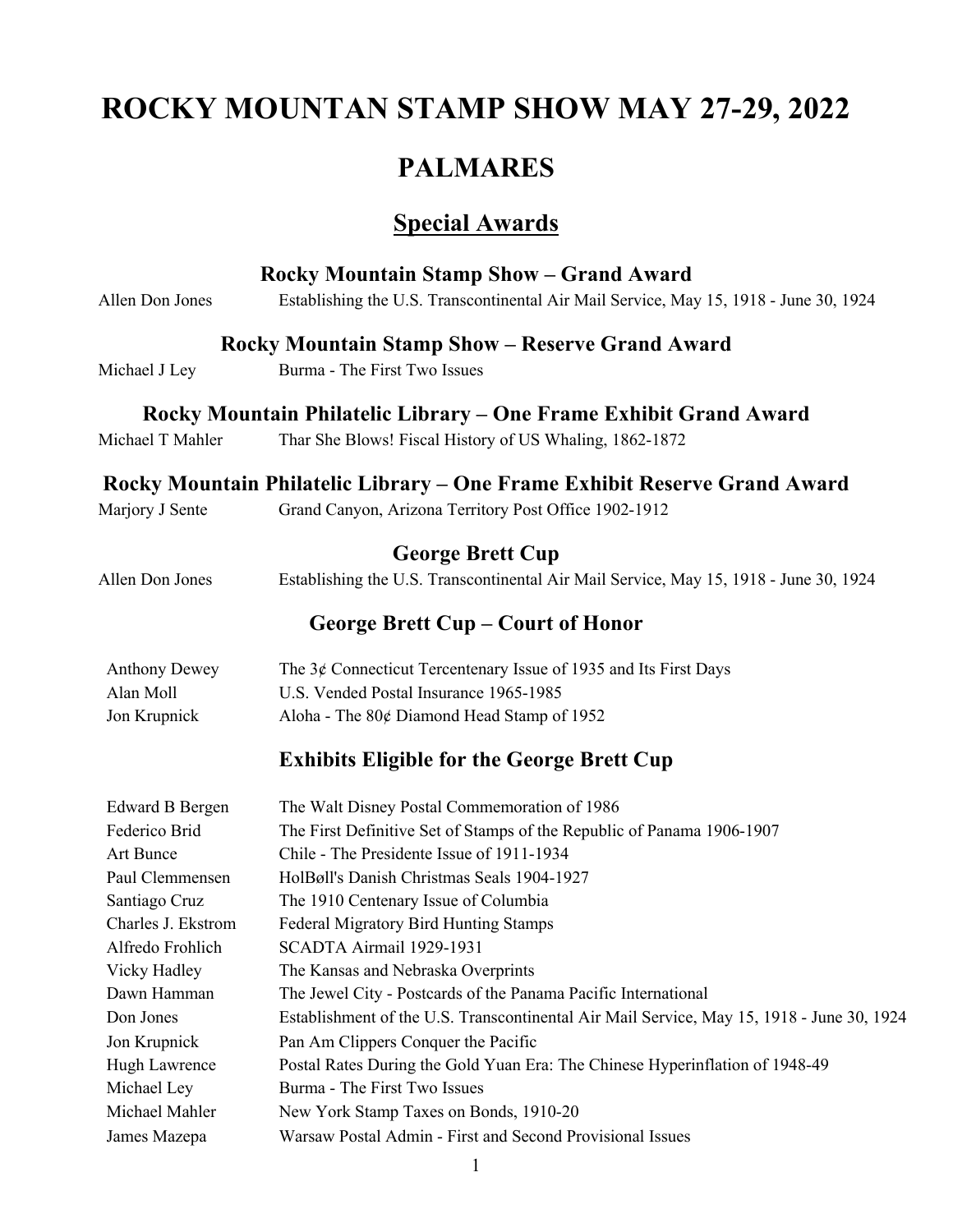| Ralph Nafziger    | The $3¢$ 1936 Oregon Territory Issue                          |
|-------------------|---------------------------------------------------------------|
| K. David Steidley | Uses of the $1¢$ Franklin Series of 1903-1909                 |
| George Struble    | Getting Swiss Airmail Off the Ground                          |
| George Struble    | SCADTA Mail to and from Switzerland                           |
| William P Winter  | The Varieties and Uses of the China Martyrs Stamps, 1932-1951 |

## **National Awards**

|                                      | American Air Mail Society (AAMS) – Medal in Excellence                                |
|--------------------------------------|---------------------------------------------------------------------------------------|
| Allen Don Jones                      | Establishing the U.S. Transcontinental Air Mail Service, May 15, 1918 - June 30, 1924 |
|                                      | <b>American First Day Cover Society (AFDCS) – Best Exhibit</b>                        |
| Ralph H Nafziger                     | The $3¢$ 1936 Oregon Territory Issue                                                  |
|                                      | <b>American Philatelic Society (APS) Awards</b>                                       |
| Pre-1900 Medal                       |                                                                                       |
| Omar J Rodriguez                     | Mexico First Issue by District 1856-1865: The 572 Stamp Set Challenge                 |
| 1900-1940 Medal                      |                                                                                       |
| Paul Clemmensen                      | HolBøll's Danish Christmas Seals 1904-1927                                            |
| 1940-1980 Medal                      |                                                                                       |
| Hugh Lawrence                        | Postal Rates During the Gold Yuan Era: The Chinese Hyperinflation of 1948-49          |
| Post 1980 Medal                      |                                                                                       |
| Anthony F Dewey                      | The D Rate-Change Stamps of 1985                                                      |
| <b>Research Medal</b>                |                                                                                       |
| Michael T Mahler                     | New York Stamp Taxes on Bonds, 1910-20                                                |
|                                      | <b>American Association of Philatelic Exhibitors (AAPE) Awards</b>                    |
| <b>Gold Award of Honor #1</b>        |                                                                                       |
| Laurie Anderson                      | Go for the Gold! Intro of Women in the Olympic Games                                  |
| <b>Gold Award of Honor #2</b>        |                                                                                       |
| Charles J Ekstrom                    | Federal Migratory Bird Hunting Stamps                                                 |
| <b>Creativity Award</b>              |                                                                                       |
| Alan L Moll                          | Phillumeny Meets Philately                                                            |
| <b>Novice</b>                        |                                                                                       |
| Moody Tidwell                        | 1st Stamps of South Africa: Pretoria 1/2d, 1d & 6d Typographed Issues of 1927-1929    |
| <b>Jean Benninghof Encouragement</b> |                                                                                       |
| Tonny Van Loij                       | Wolfgang Amadeus Mozart                                                               |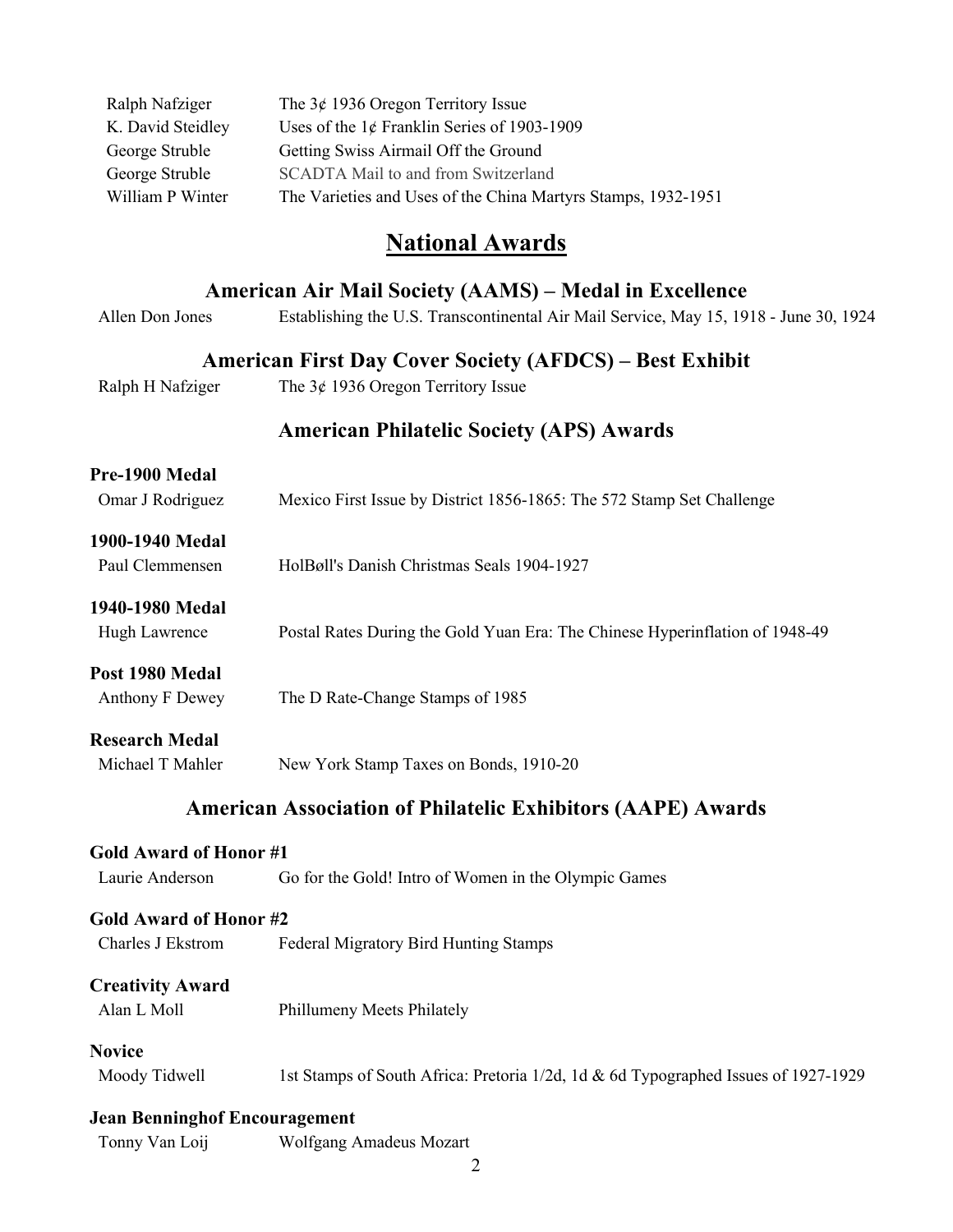| <b>Award of Excellence Treatment</b> |                                                                    |
|--------------------------------------|--------------------------------------------------------------------|
| George W Struble                     | Getting Swiss Airmail Off the Ground                               |
| <b>Youth Awards:</b><br><b>First</b> |                                                                    |
| Christina Esbeck                     | Cupcakes                                                           |
|                                      | <b>American Philatelic Congress – Award for Writing Excellence</b> |
| Vesma Grinfelds                      | Cancellations of the Provisional Era in Latvia: 1919-1921          |
|                                      | <b>American Revenue Association – Best Revenue Exhibit</b>         |
| Michael T Mahler                     | New York Stamp Taxes on Bonds, 1910-20                             |
|                                      | <b>American Topical Association (ATA) Awards</b>                   |
| <b>First Award</b>                   |                                                                    |
| Dawn R Hamman                        | The Jewel City - Postcards of the Panama Pacific International     |
| <b>Second Award</b>                  |                                                                    |
| Edwin J Andrews                      | Jozef Pilsudski Father of Poland's Independence - 2nd Republic     |
| <b>Third Award</b>                   |                                                                    |
| Carl Van Jennings                    | Ancient Egypt: Time of the Pharaohs                                |
| <b>One Frame Merit Award</b>         |                                                                    |
| Candace Bartshe                      | How Did Early America Spell Relief: Outhouses                      |
| <b>Youth Award</b>                   |                                                                    |
| Christina Esbeck                     | Cupcakes                                                           |
|                                      | <b>Military Postal History Society</b>                             |
| Phil Miller                          | Foreign Volunteers in the German Military During WWII              |
|                                      | <b>Postal History Society</b>                                      |
| Anthony F Dewey                      | A Postal History of Hartford, Connecticut                          |
|                                      | The ROSSICA Society of Russian Philately Award                     |
| Vesma Grinfelds                      | Cancellations of the Provisional Era in Latvia: 1919-1921          |
|                                      | United States Philatelic Classic Society (USPCS) Award             |
| Anthony F Dewey                      | A Postal History of Hartford, Connecticut                          |
|                                      |                                                                    |
|                                      | United States Stamp Society (USSS) – Statue of Freedom Award       |

United States Stamp Society (USSS) – Statue of Freedom Award<br>Vicky Hadley The Kansas and Nebraska Overprints The Kansas and Nebraska Overprints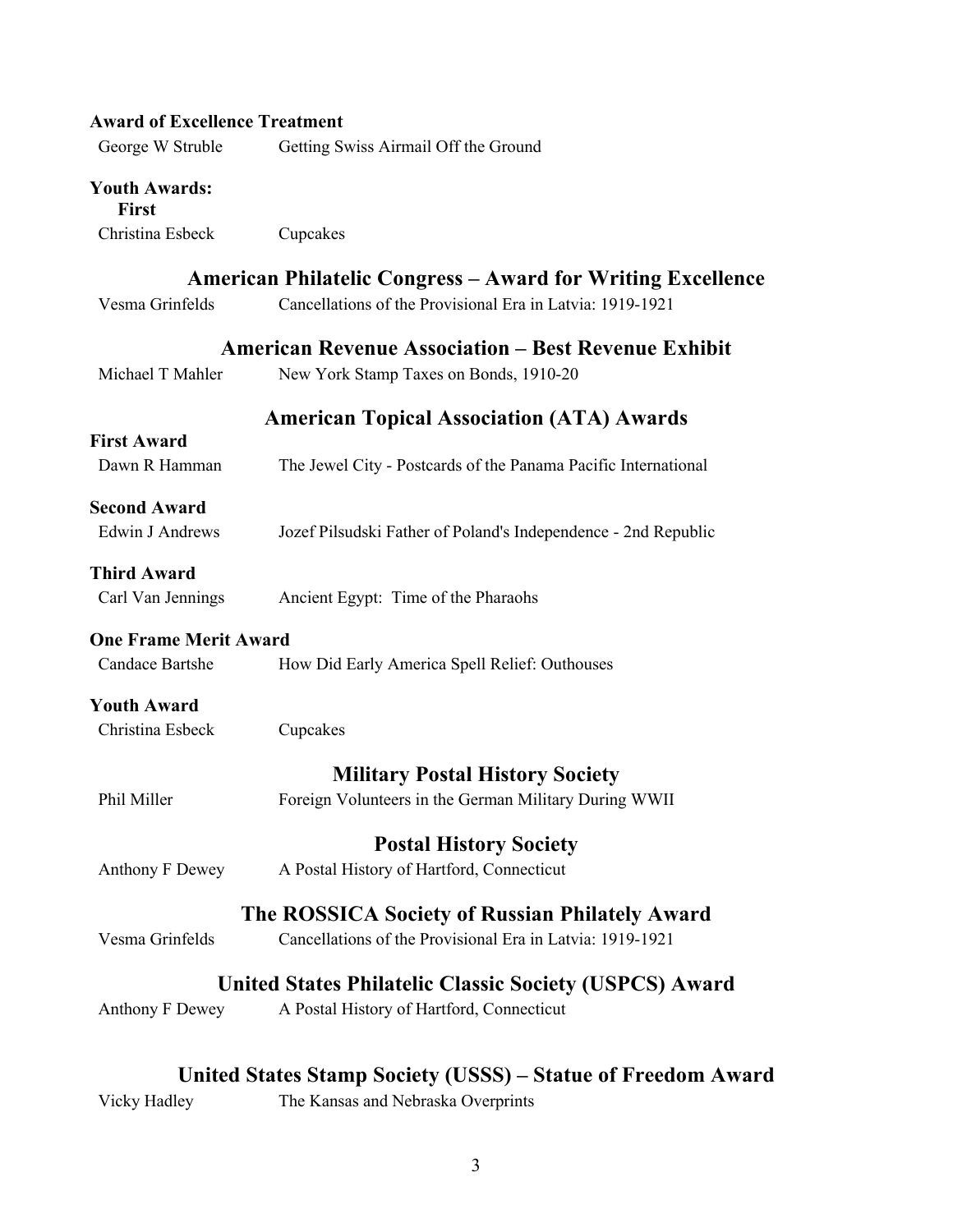### **Women Exhibitors Awards**

| siana iswaia    |                                                           |
|-----------------|-----------------------------------------------------------|
| Vesma Grinfelds | Cancellations of the Provisional Era in Latvia: 1919-1921 |

#### **Sterling Achievement Award**

Tonny Van Loij Colorado Postal Markings

#### **Mentor Award**

**Grand Award**

Janet Klug – APS Past President 2003-2007

## **Local Society Awards**

## **Topical Philatelists of Colorado (TOPIC)**

**Best Thematic Exhibit by a Colorado Resident**

## **Rocky Mountain Stamp Show Peoples' Choice Award (most popular exhibit)**

Edward B Bergen Walt Disney's 2nd Superstar: Donald Duck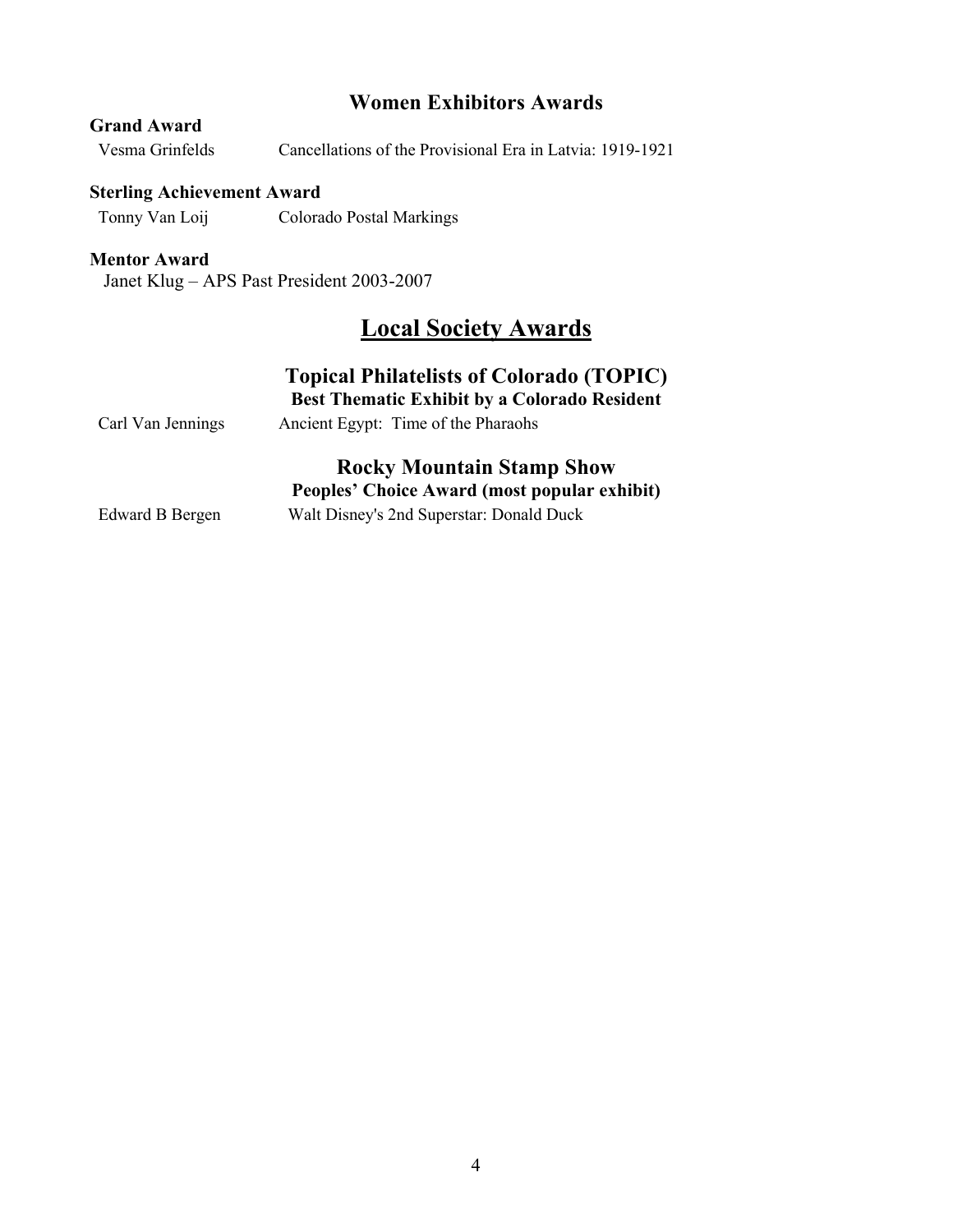## **Multi-frame Medal Awards**

### **Large Gold**

| Santiago Cruz        | The 1910 Centenary Issue of Columbia                                                  |
|----------------------|---------------------------------------------------------------------------------------|
| <b>Hugh Lawrence</b> | Postal Rates During the Gold Yuan Era: The Chinese Hyperinflation of 1948-49          |
| Art Bunce            | Sardinia - The Cavallini Letersheets of 1818-1836                                     |
| Art Bunce            | Chile - The Presidente Issue of 1911-1934                                             |
| Vesma Grinfelds      | Cancellations of the Provisional Era in Latvia: 1919-1921                             |
| Ralph H Nafziger     | The $3¢$ 1936 Oregon Territory Issue                                                  |
| Federico Brid        | The First Definitive Set of Stamps of the Republic of Panama 1906-1907                |
| George W Struble     | Getting Swiss Airmail Off the Ground                                                  |
| Paul Clemmensen      | HolBøll's Danish Christmas Seals 1904-1927                                            |
| Jon E Krupnick       | Pan Am Clippers Conquer the Pacific                                                   |
| Michael T Mahler     | New York Stamp Taxes on Bonds, 1910-20                                                |
| Omar J Rodriguez     | Mexico First Issue by District 1856-1865: The 572 Stamp Set Challenge                 |
| George W Struble     | SCADTA Mail to and from Switzerland                                                   |
| Vicky Hadley         | The Kansas and Nebraska Overprints                                                    |
| James P Mazepa       | Warsaw Postal Admin - First and Second Provisional Issues                             |
| Allen Don Jones      | Establishing the U.S. Transcontinental Air Mail Service, May 15, 1918 - June 30, 1924 |
| Anthony F Dewey      | A Postal History of Hartford, Connecticut                                             |
| Moody Tidwell        | 1st Stamps of South Africa: Pretoria 1/2d, 1d & 6d Typographed Issues of 1927-1929    |
| Michael J Ley        | Burma - The First Two Issues                                                          |
| Dawn R Hamman        | The Jewel City - Postcards of the Panama Pacific International                        |
|                      |                                                                                       |

### **Gold**

| Marjory J Sente   | The Washington Bicentennial Commemorative Stamps                                      |
|-------------------|---------------------------------------------------------------------------------------|
| K David Steidley  | Uses of the $1¢$ Franklin Series of 1903-1909                                         |
| Alfredo Frohlich  | SCADTA Airmail 1929-1931                                                              |
| Carl Van Jennings | Ancient Egypt: Time of the Pharaohs                                                   |
| R Timothy Bartshe | gen Large Format Revenue Stamps of Ecuador: 1881-98                                   |
| Edwin J Andrews   | Jozef Pilsudski Father of Poland's Independence - 2nd Republic                        |
| William P Winter  | The Varieties and Uses of the China Martyrs Stamps, 1932-1951                         |
| Tonny Van Loij    | The Post of Turin and Taxis, 18th Century and Ending in 1867                          |
| Paul B Goodwin    | Fire: Advertising & Illustrated Mail Document Fire-Related Subjects, 1817-Early 1930s |
| Charles J. Freise | The 1901 Pan-American Exposition and Commemorative Series of Stamps                   |
| James P Mazepa    | The Poland Flag Stamp of the United States - Overrun Countries                        |
| Phil Miller       | Foreign Volunteers in the German Military During WWII                                 |
| Phil Miller       | German Afrika Korps                                                                   |
|                   |                                                                                       |

#### **Large Vermeil**

Edward B Bergen Walt Disney's 2nd Superstar: Donald Duck Edward B Bergen The Walt Disney Postal Commemoration of 1986 Charles J Ekstrom Federal Migratory Bird Hunting Stamps

#### **Vermeil**

Sherri Soraci-Jennings Buffalo and Bison